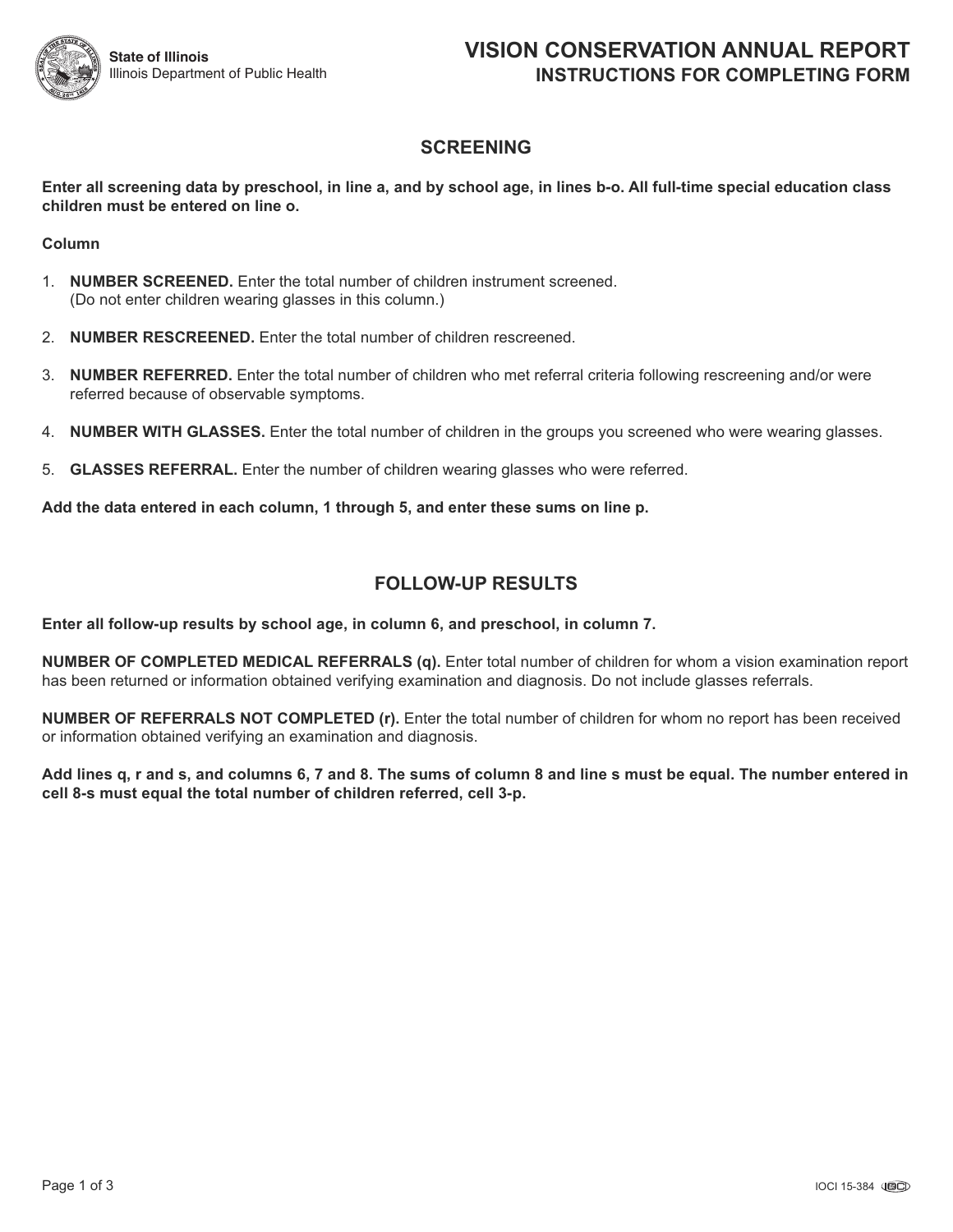## **DIAGNOSIS**

#### **Enter all diagnostic data by school age, in column 6, and preschool, in column 7.**

**Total Number of Children Found to Have.** Enter the total number of children with a diagnosis on the following lines:

#### A. **REFRACTIVE ERRORS**

- 1. Myopia (t)
- 2. Hyperopia (u)
- 3. Astigmatism (v)
- 4. Other (w)
- B. **MUSCLE BALANCE (x)**
- C. **AMBLYOPIA (y)**
- D. **PATHOLOGY (z)**
- E. **COMBINATIONS OF FINDINGS (aa)**
- F. **NORMAL (bb)**

Add lines t through cc and columns 6, 7 and 8. The sums of 8-q and 8-cc must be equal. The number **entered in cell 8-cc must equal the number of completed referrals, cell 8-q.**

**Number Referred to Special Education (dd).** Enter the total number of children who met educational referral criteria.

**Color (ee).** Enter the total number of children screened for color and the total number who failed the screening.

### **PROGRAM**

Print or type agency name, i.e. school district name and number, health department name or **other** agency name. Print or type agency address: number and street, city, ZIP code and county. Enter the name and telephone number of the individual submitting the report. Enter the date the report is submitted.

**Submit one cumulative annual report from each school district, health department or other agency responsible for** vision screening. Submit this report to the Illinois Department of Public Health's Vision and Hearing Program by June **30 of each year.**

**TYPE OR PRINT LEGIBLY. CHECK ALL COMPUTATIONS. THIS FORM IS USED TO COMPILE STATEWIDE STATISTICS. THANK YOU FOR YOUR COOPERATION.**